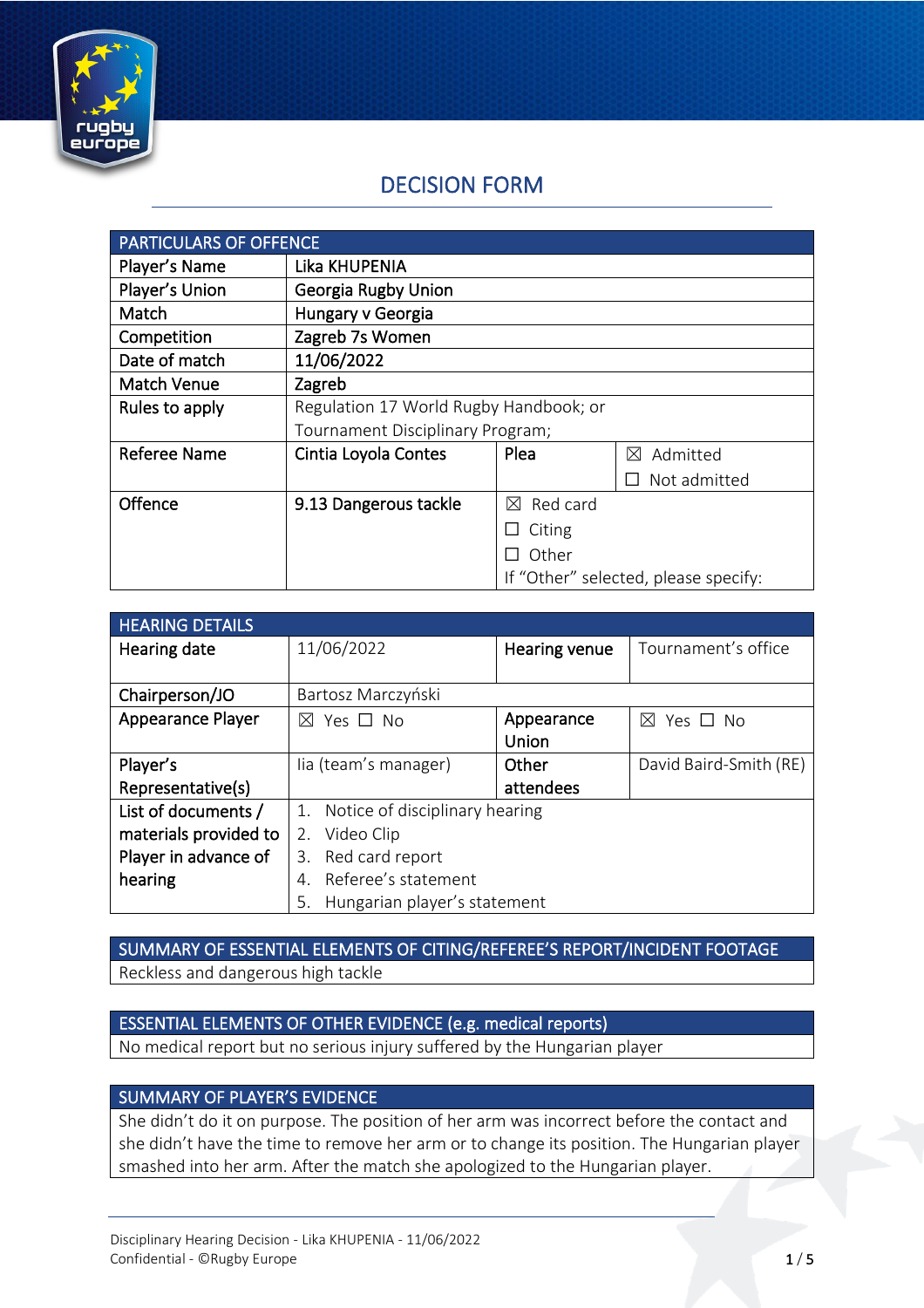#### FINDINGS OF FACT

It was a dangerous high tackle. It was reckless and the player could have avoided the contact is she had been more careful.

No medical report, no injury suffered by the victim.

## **DECISION**

 $\boxtimes$  Proven  $\Box$  Not proven  $\Box$  Other disposal (please state)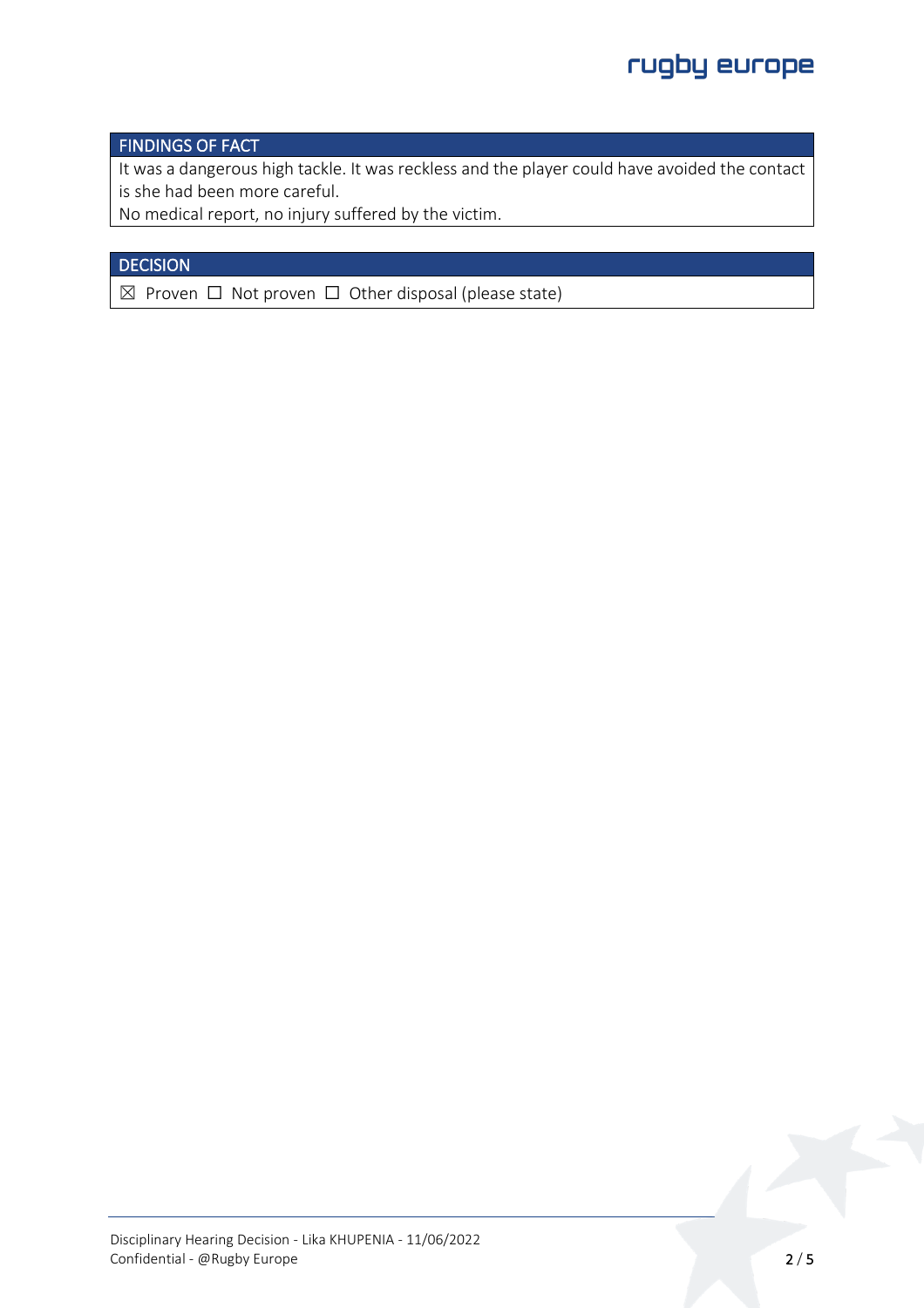# SANCTIONING PROCESS

| <b>ASSESSMENT OF SERIOUSNESS</b>                                                              |                             |                   |
|-----------------------------------------------------------------------------------------------|-----------------------------|-------------------|
| As per Article 4.5 of Rugby Europe Disciplinary Regulations and Regulations 17 of World Rugby |                             |                   |
| <b>Assessment of Intent</b>                                                                   |                             |                   |
| $\Box$ Intentional/deliberate $\boxtimes$ Reckless                                            |                             |                   |
| <b>State Reasons</b>                                                                          |                             |                   |
| Testimony of the player                                                                       |                             |                   |
| Gravity of player's actions                                                                   |                             |                   |
| Dangerous action but reckless no negative effect on the victim.                               |                             |                   |
| Nature of actions                                                                             |                             |                   |
|                                                                                               |                             |                   |
| <b>Existence of provocation</b>                                                               |                             |                   |
| No                                                                                            |                             |                   |
| Whether player retaliated                                                                     |                             |                   |
| No                                                                                            |                             |                   |
| Self-defence                                                                                  |                             |                   |
| No                                                                                            |                             |                   |
| Effect on victim                                                                              |                             |                   |
| None                                                                                          |                             |                   |
| Effect on match                                                                               |                             |                   |
| No                                                                                            |                             |                   |
| Vulnerability of victim                                                                       |                             |                   |
| Νo                                                                                            |                             |                   |
| Level of participation/premeditation                                                          |                             |                   |
| No                                                                                            |                             |                   |
| Conduct completed/attempted                                                                   |                             |                   |
| Good                                                                                          |                             |                   |
| Other features of player's conduct                                                            |                             |                   |
|                                                                                               |                             |                   |
| Entry point                                                                                   |                             |                   |
| $\Box$ Top end [XX] Weeks                                                                     | $\Box$ Mid-range [XX] Weeks | ⊠ Low-end 2 Weeks |
| *If Top End, the JO or Panel should identify, if appropriate, an entry point between the Top  |                             |                   |
| End and the maximum sanction and provide the reasons for selecting this entry point, below.   |                             |                   |
| Reasons for selecting Entry Point above Top End                                               |                             |                   |

[Insert]

| RELEVANT OFF-FIELD MITIGATING FACTORS<br>As per Article 4.5 of Rugby Europe Disciplinary Regulations and Regulations 17 of World Rugby |                                             |  |
|----------------------------------------------------------------------------------------------------------------------------------------|---------------------------------------------|--|
| Acknowledgement of guilt and timing                                                                                                    | Player's disciplinary record/good character |  |
| Yes, and she expressed sincere remorse                                                                                                 | 1 yellow card only                          |  |
| Youth and inexperience of player                                                                                                       | Conduct prior to and at hearing             |  |
| Yes: 21 years old and 4 years only in Rugby.                                                                                           | Good                                        |  |
| Only a couple of Women's 7s competitions in                                                                                            |                                             |  |
| Georgia.                                                                                                                               |                                             |  |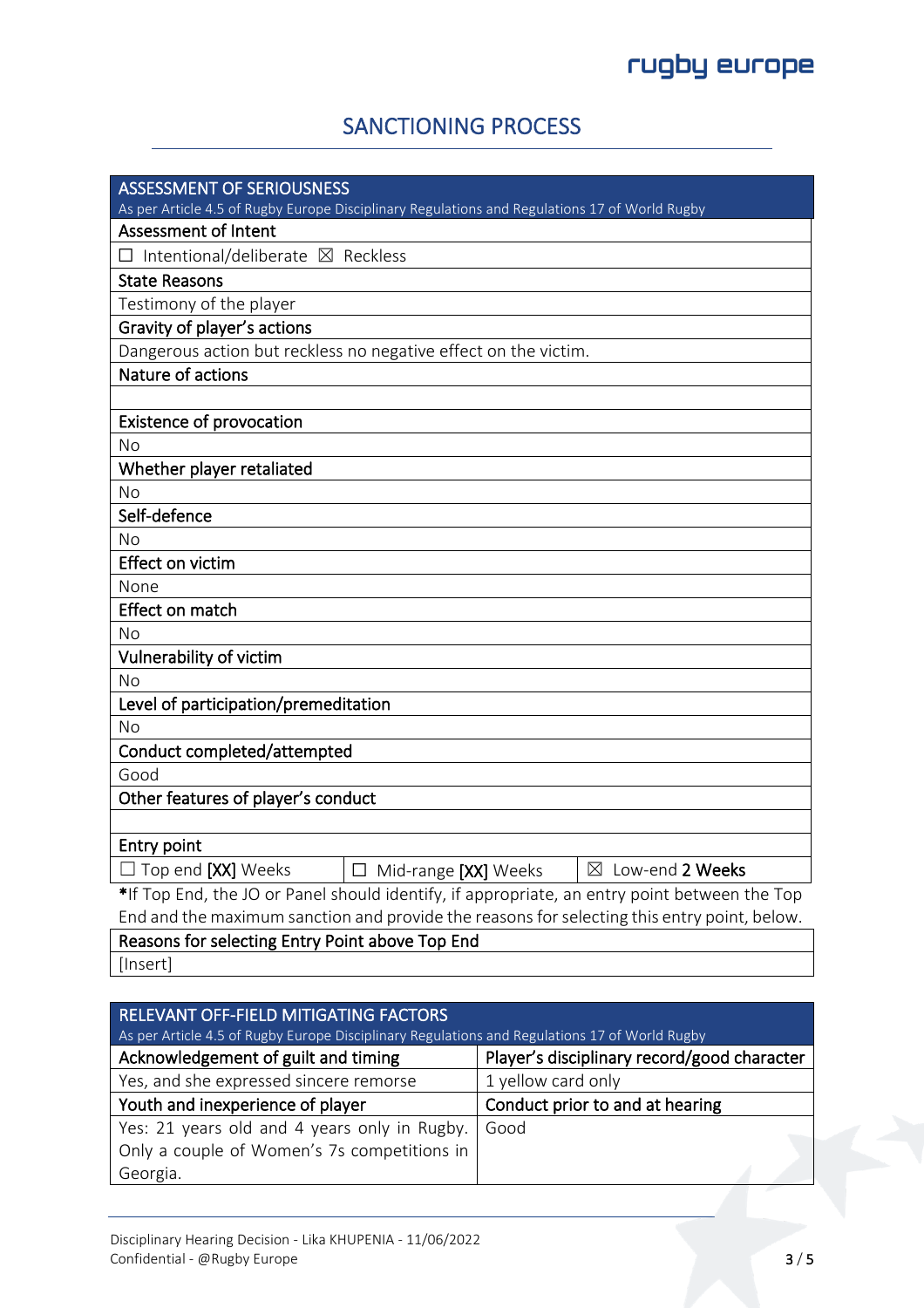# rugby europe

| Remorse and timing of remorse                                                       | Other off-field mitigation |
|-------------------------------------------------------------------------------------|----------------------------|
| Yes after the match to the victim and during the $\vert$ She expressed some remorse |                            |
| hearing.                                                                            |                            |

Number of weeks deducted: 1

#### Summary of reason for number of weeks deducted: Behaviour of the player / Sincere remorse / No influence on the match nor the victim.

## ADDITIONAL RELEVANT OFF-FIELD AGGRAVATING FACTORS

As per Article 4.5 of Rugby Europe Disciplinary Regulations and Regulations 17 of World Rugby

## Player's status as an offender of the Laws of the Game

No

#### Need for deterrence

No

## Any other off-field aggravating factors

No

Number of additional weeks: 0

#### Summary of reason for number of weeks added: